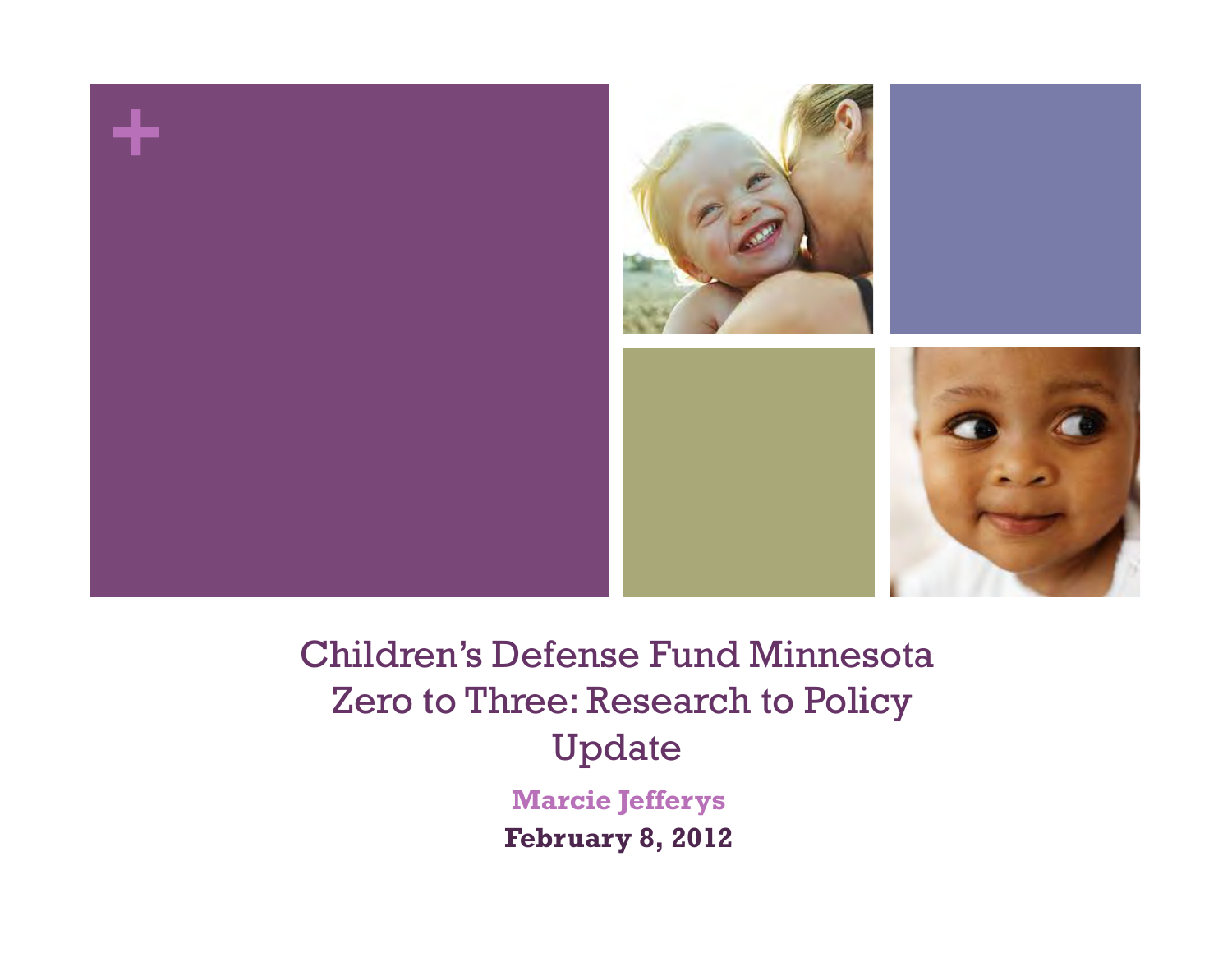# **<sup>+</sup>**Children's Defense Fund-Minnesota



#### **Children's Defense Fund** MINNESOTA

- An independent voice for all Minnesota children
	- **Private, non-profit** organization
	- No public funds
	- **Non partisan**
- Research, outreach, youth development and advocacy
	- KIDS COUNT
	- **Freedom Schools**
	- Beat the Odds
	- **Bridge to Benefits**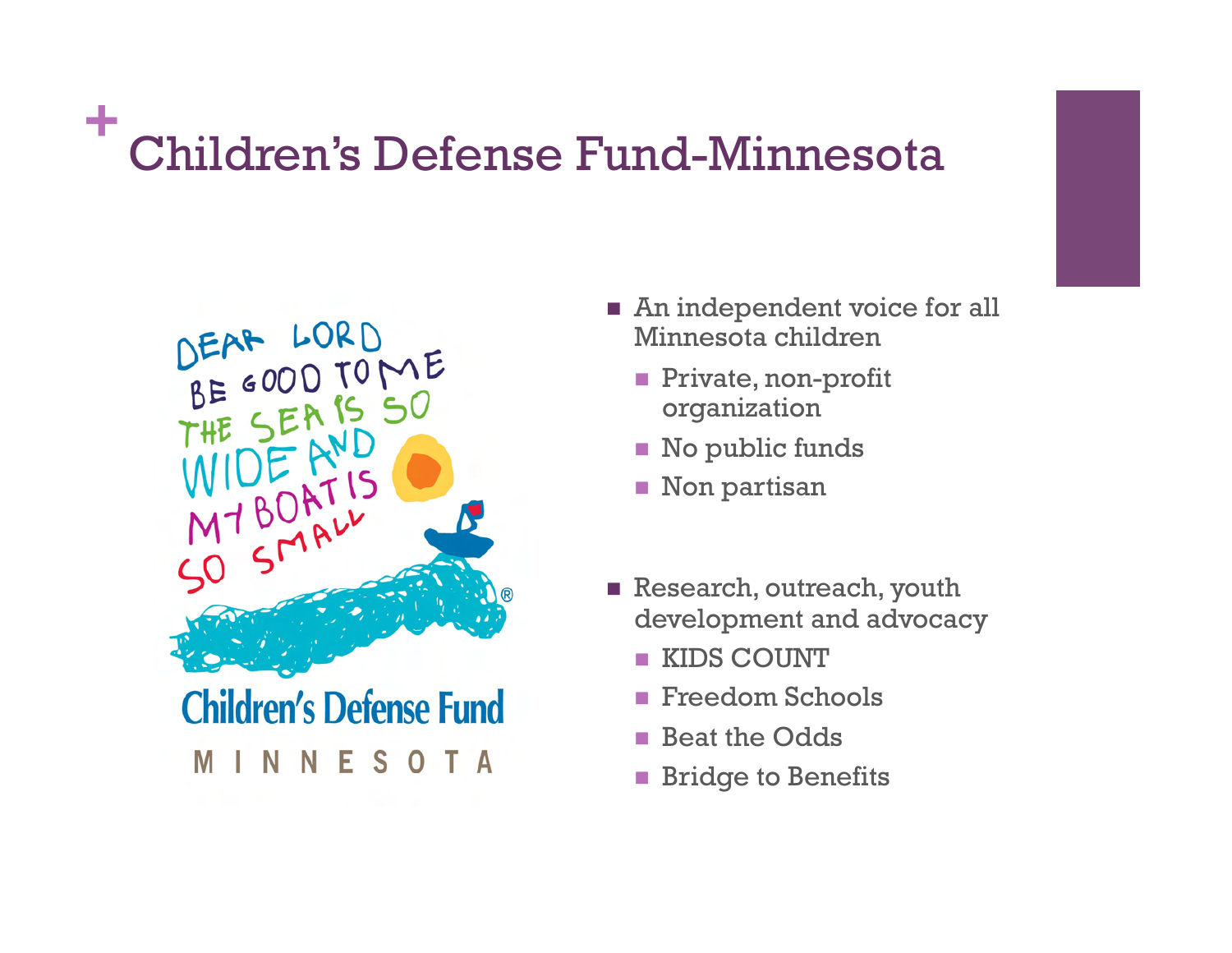**+** Great Start Meeting February 2012 Update

# **I. MFIP Report Findings**

# **II. CDF-MN Legislative Agenda**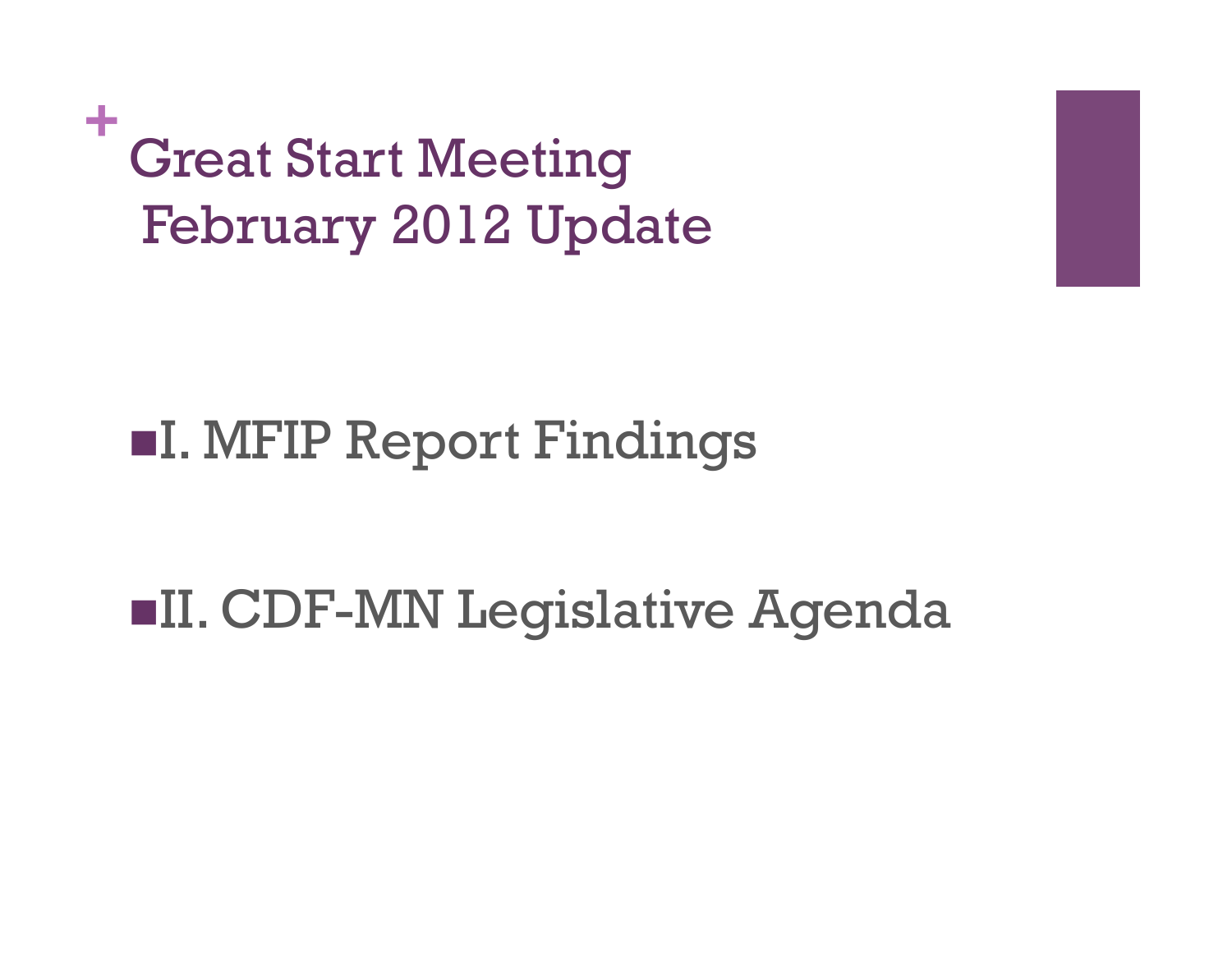#### **+** MFIP Report Findings

#### ■ Context

- **Labor force growth in MN will be negative for next** decade; slower than the US average
- **MN** child poverty grew 62% 2000-2010 to 15%
- **Seven out of ten receiving MFIP are children** 
	- **71,000 children in December 2010**
	- **One-third of MFIP children are child-only cases**
	- **Almost half of the children in families receiving** MFIP are age five or younger

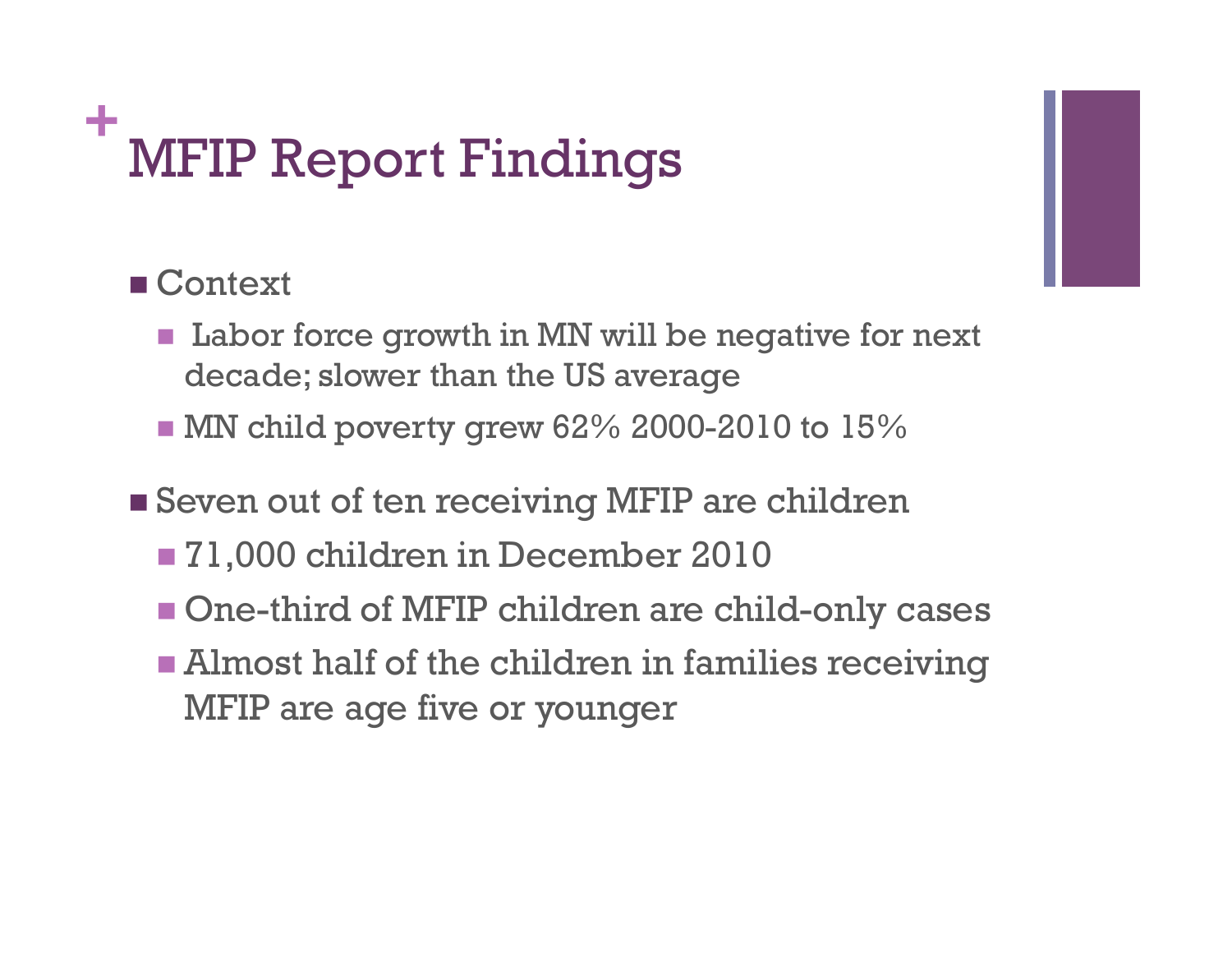### **+**

- **NFIP keeps children from destitution, but they** remain poor and are often pushed deeper into poverty by current policies.
	- Average monthly payment is \$357/family.
	- No COLA since 1986.
	- **Family cap since 2003 freezes payment for families** with newborns.
		- MFIP standard is \$532 for a family of 3
			- $\blacksquare$  35% of FPL.
		- **Payment frozen for a family of 4 with a newborn** 
			- $\blacksquare$  29% of FPL
		- Additional financial sanctions for parental noncompliance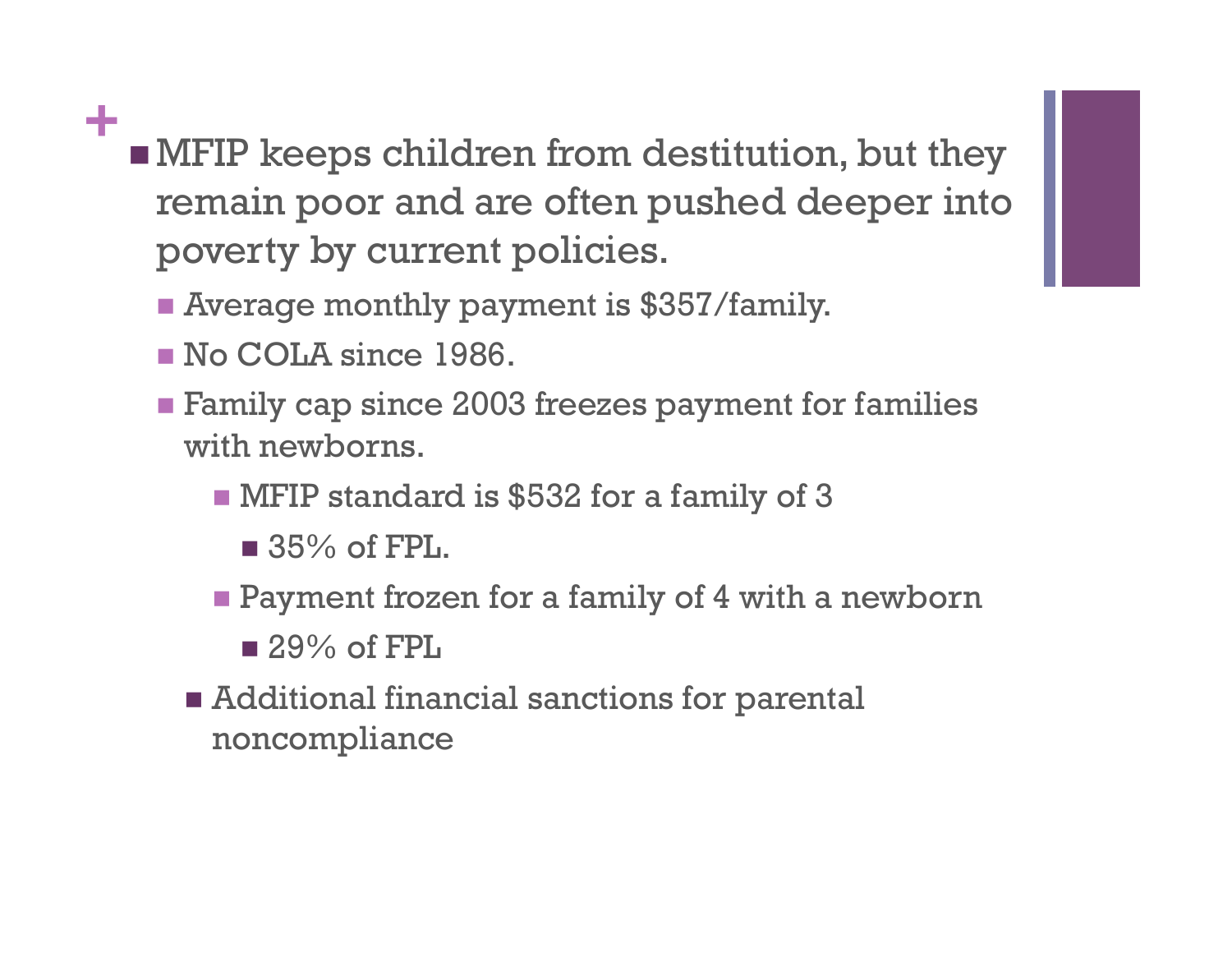- Many MFIP children are in families experiencing additional challenges that puts them at risk.
	- **47% parents or guardians in families have a mental** health diagnosis within the prior 3 years.
	- **37%** parents or guardians diagnosed with a chemical dependency in the prior 3 years.
	- **53% of parents or guardians receiving SSI in child**only cases have a serious mental health diagnosis
	- **18% of MFIP families involved in child protection in** prior three years.

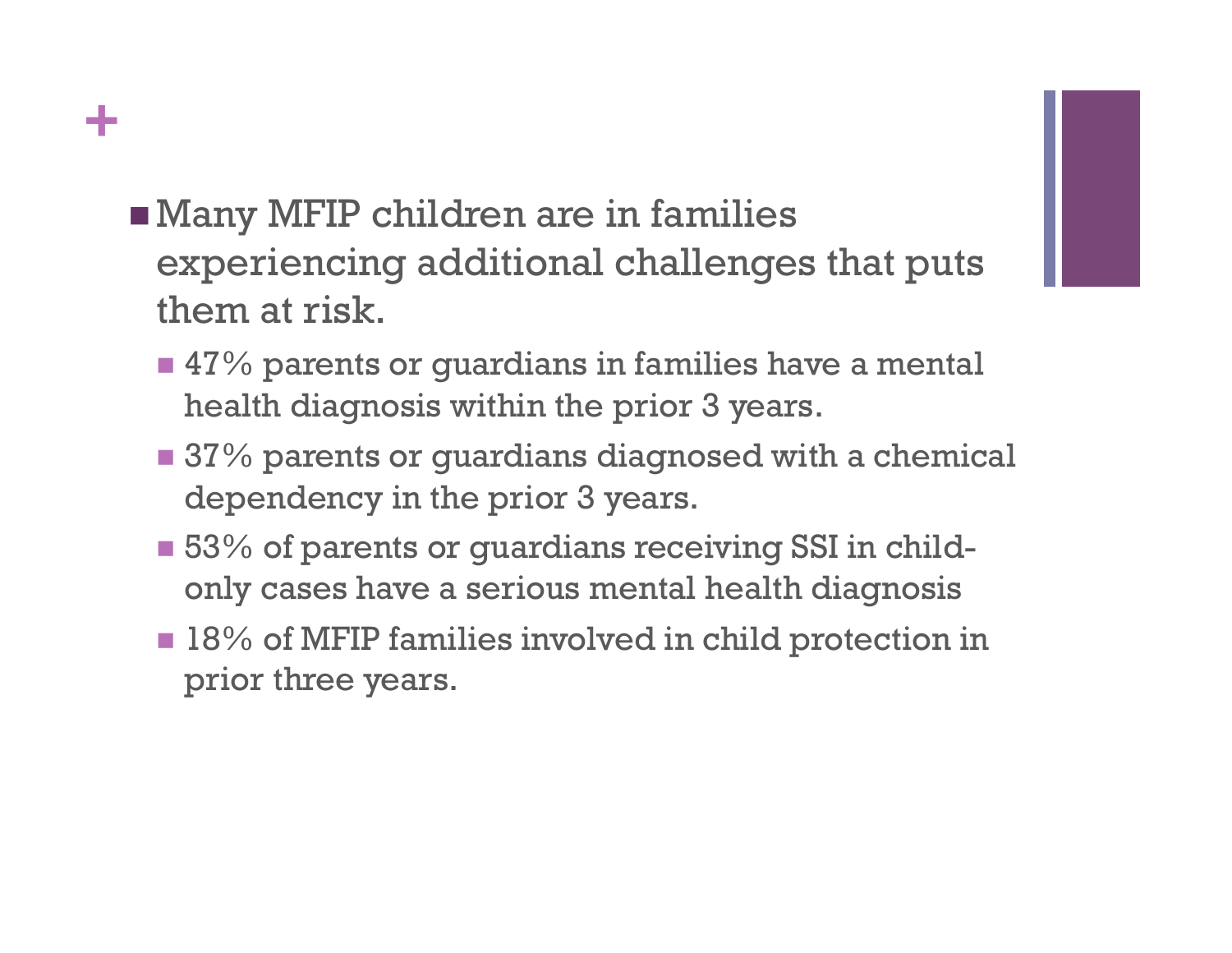- **+** Limited available data about MFIP children indicate that their circumstances are increasing their risk but few are participating in early childhood programs.
	- 35% in special education (3 X rate of all children)
	- **One-third in a longitudinal study had a mental health** diagnosis
	- Nearly two-thirds of young children in a pilot project screened positive for potential developmental delays
	- Head Start data (which may undercount MFIP children) show small proportion are MFIP:
		- **One in eight Head Start**
		- **One in four Early Head Start**
	- No data re Part C/Help Me Grow
	- **Only 40% of families with a child 6 or under use CCAP**

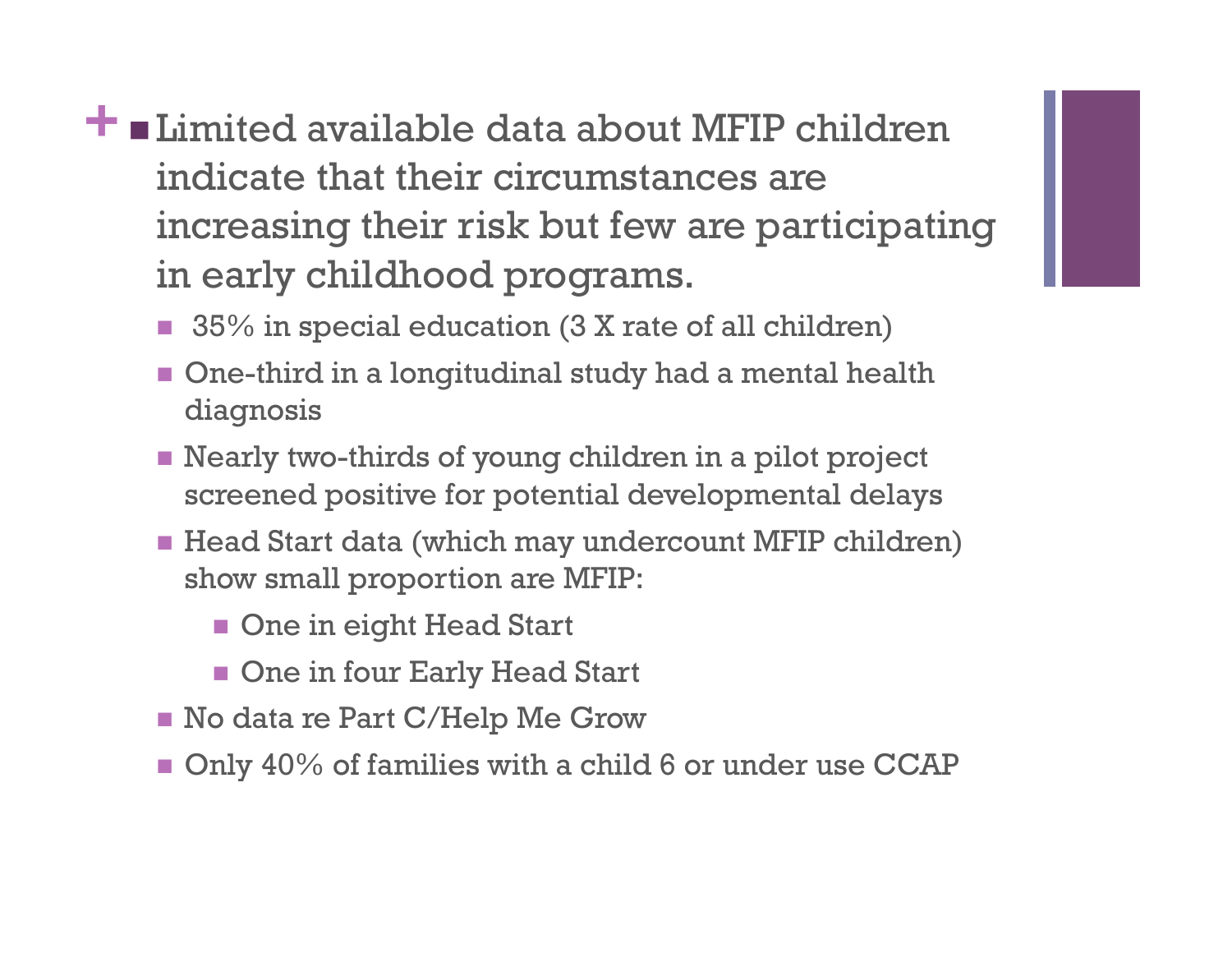**+** Federal law and MFIP statutes focus almost exclusively on adults; child well-being issues related primarily to parents' employment.

- **Federal and state reports reflect lack of attention to** children
	- Child disability may exempt parent working; no follow-up required
	- **No requirements or county measures related to child** well-being; school achievement etc unknown
	- **No provisions to ensure parents can follow through on** information re early childhood health and screening
- Child care assistance tied to parents' employment
	- Child-only ineligible
	- Care may be interrupted according to parents' schedules

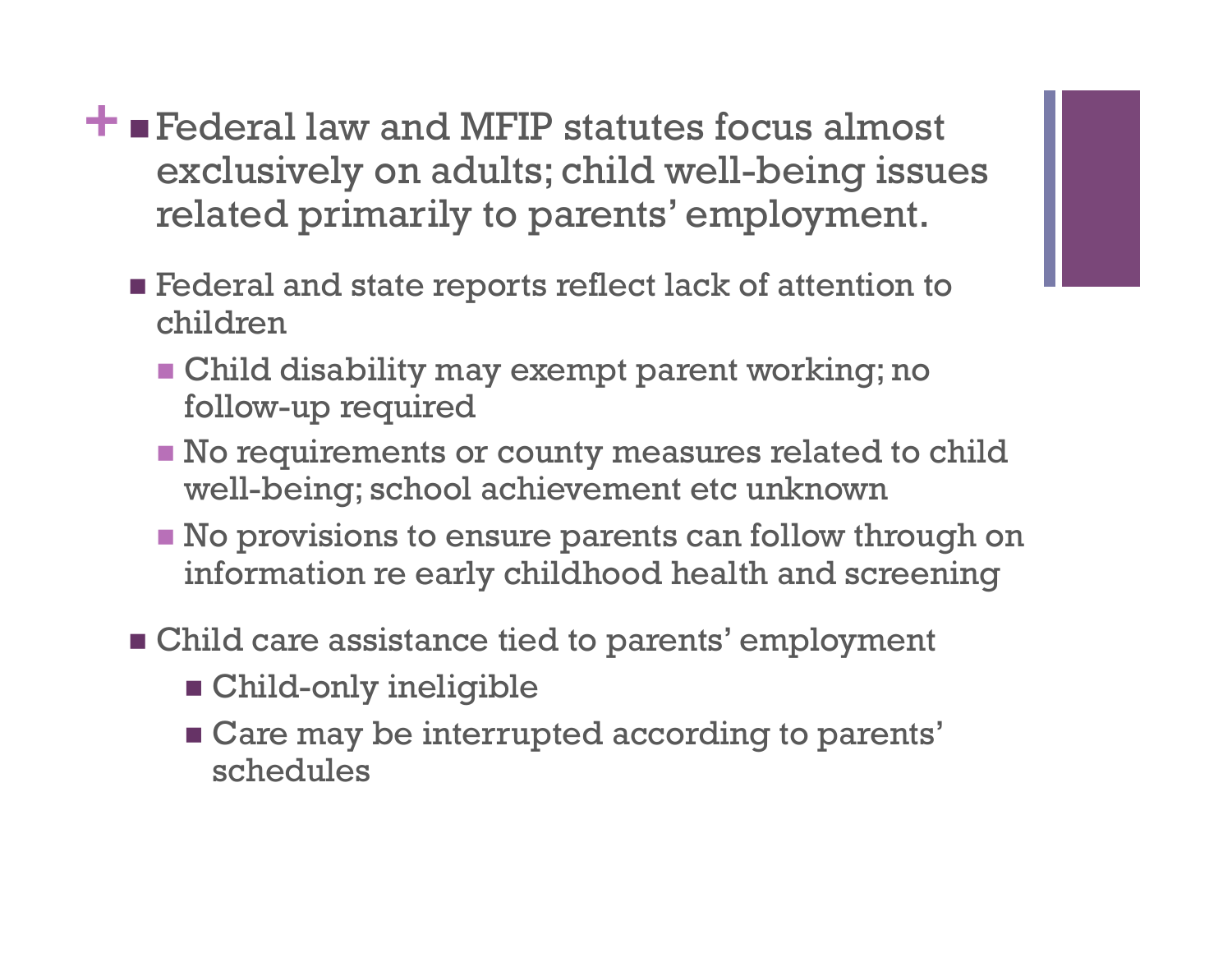## **+**

- A few pilot projects specifically oriented to children receiving MIFP have shown positive results.
	- **Original MFIP pilot at 140% FPL**
	- School Readiness Connections
	- MFIP Children's mental health pilot
- Additionally, a large body of early childhood research shows the effectiveness of an holistic approach to improving child outcomes for at risk children

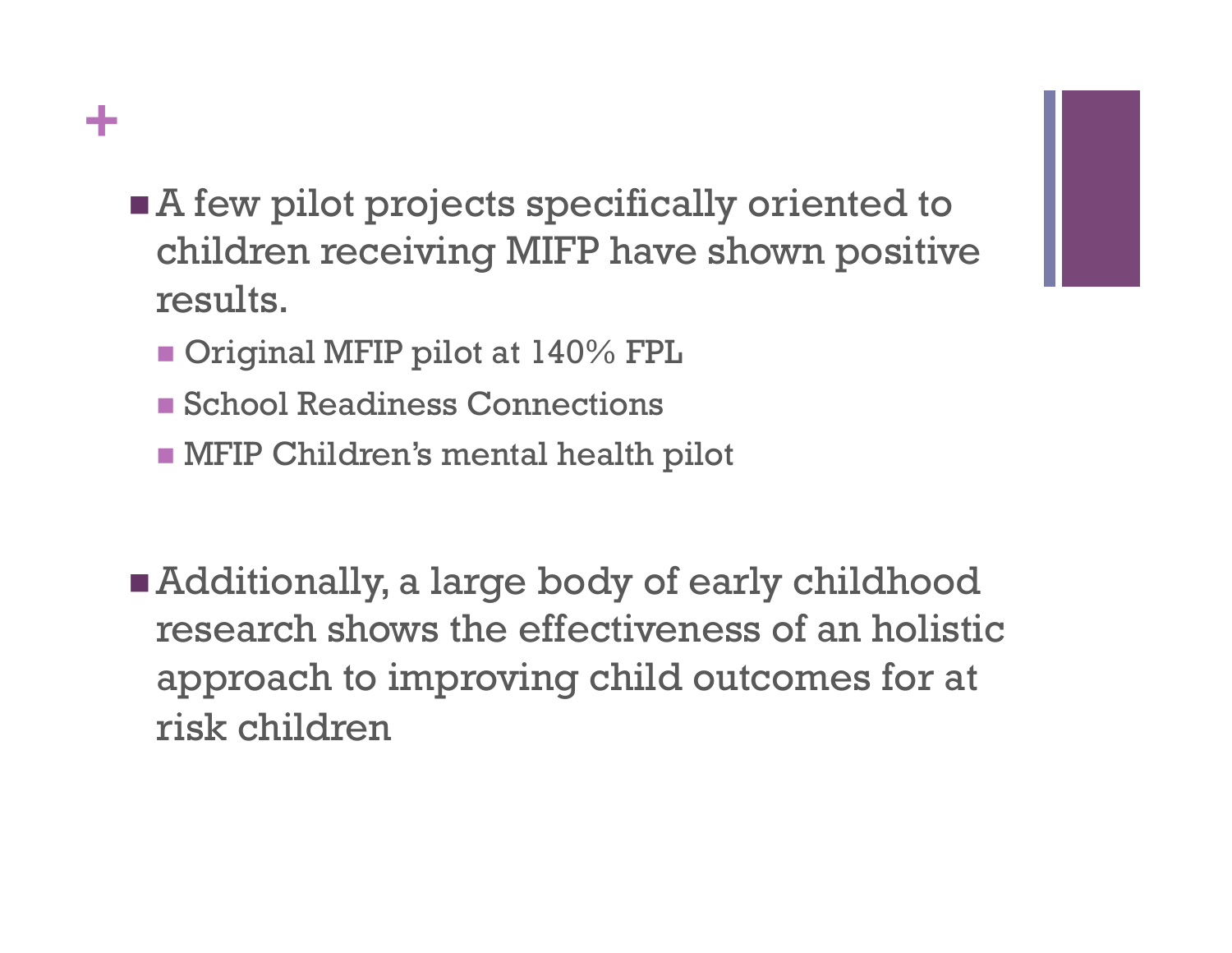#### **+** MFIP Report Recommendations

- Seek the input of parents
- **Increase attention to children in MFIP families through** improved data collection
- **Improve the state's data reporting capacity to answer** questions about children's success to current services and outcomes
- Use the child behavior assessment in the MFIP Employability Measure with parents to identify potential early childhood issues
- **Provide training and professional development opportunities** for front-line county workers on the impact of adverse childhood experiences and resources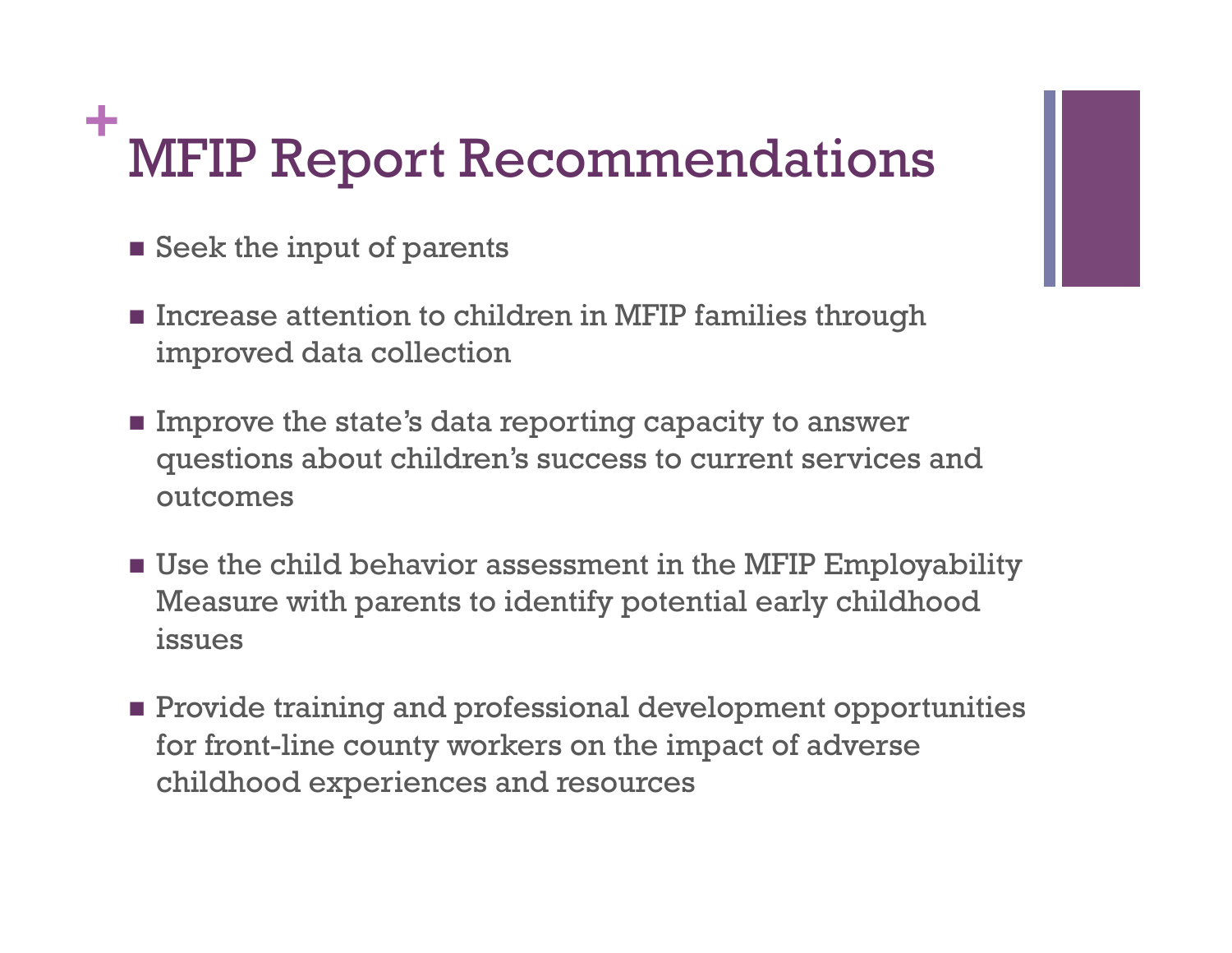## **+** MFIP Report Recommendations (continued)

- **Review MFIP cash assistance and related policies**
- **E** Conduct an analysis of the state's current service capacity
- **Revisit the January 2010 Child Care Advisory Task Force** report
- Reconsider child care policies that make it difficult for the most at risk children to access regular early learning experiences
- **Expand efforts to improve low-income workers' wages**
- Adopt workplace policies that support parents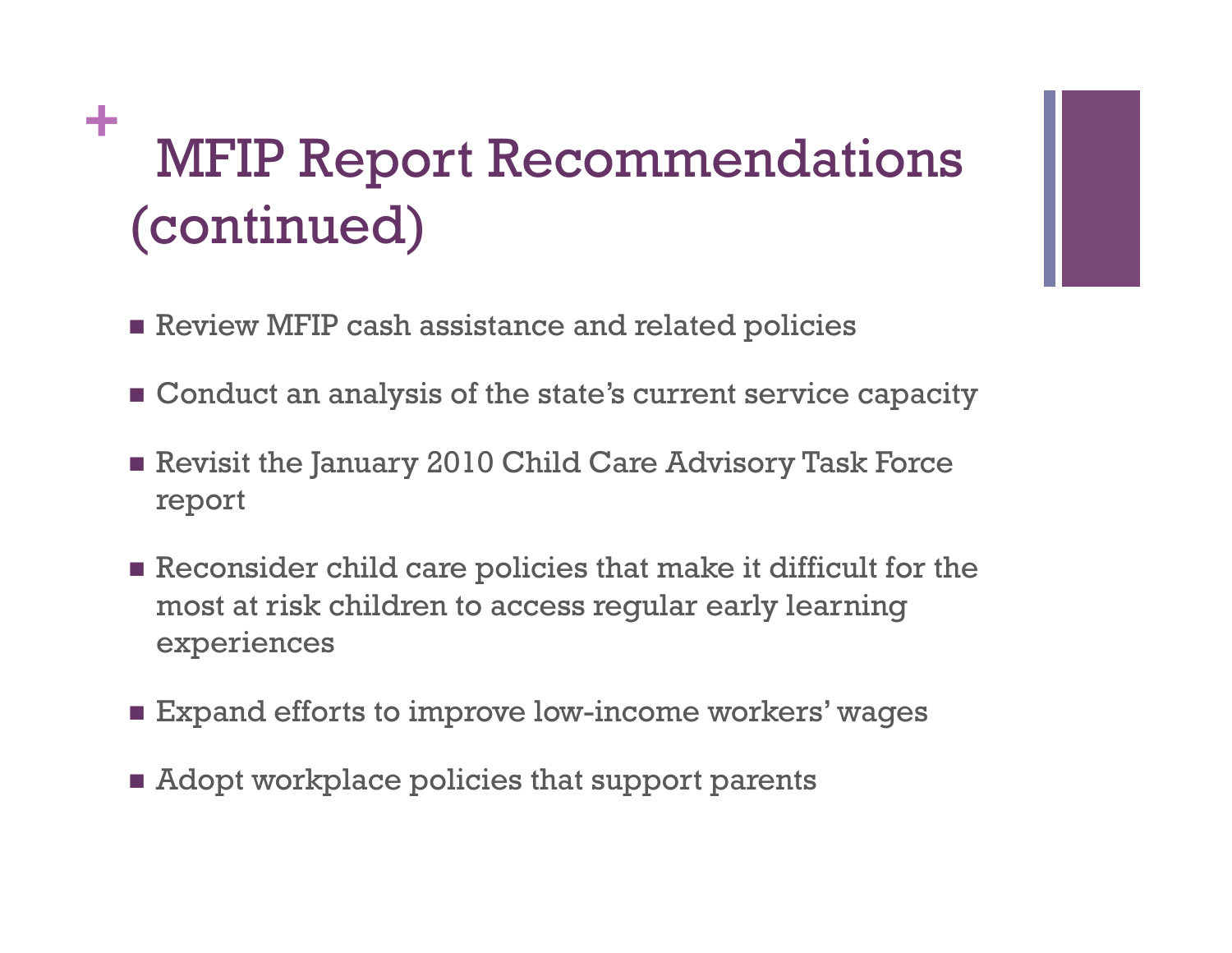## **+** II. CDF-MN 2012 Legislative agenda

- **HF 1202/SF 1165: referrals to Part C assessment required for** infants and toddlers reported for maltreatment
- HF 1203/SF XXXX: Increase attention to child well-being in child welfare through study of data linking
- HF/SF: Visible Child Act: Part C for infants and toddlers who are homeless or formerly homeless; requires a statewide strategic plan to end child homelessness and improve wellbeing of homeless children
- HF/SF: Family Economic Security: Improve family financial stability by increasing the state minimum wage; fully fund and expand CCAP eligibility, create state child tax credit.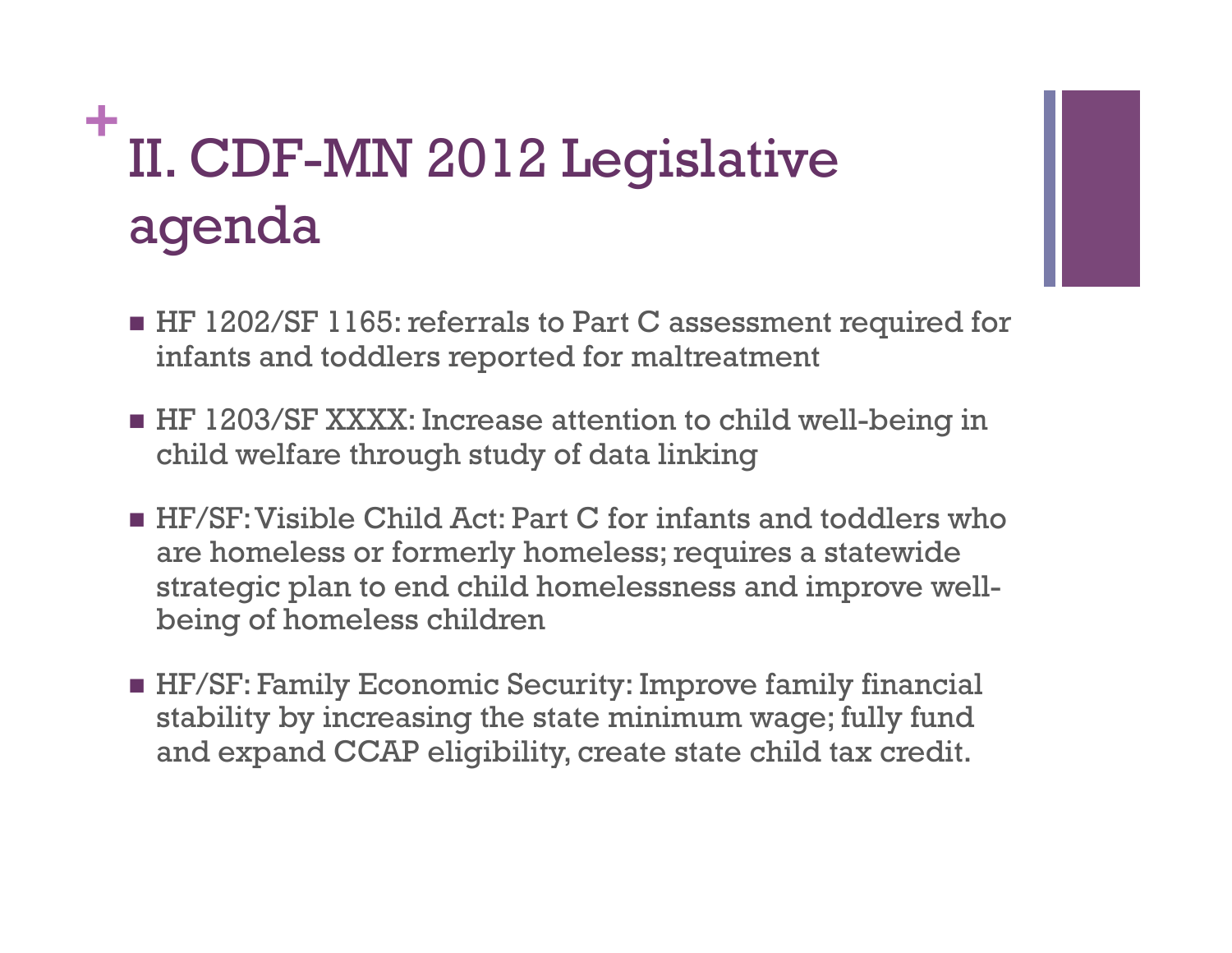#### **+** Legislative agenda-continued

- **HF/SF Maternal Depression/Early Childhood Comprehensive Act:** Extends MA PPD 2 years for mother & child; funds increased outreach to uninsured; requires jointly prepared strategic plan by MDH, DHS and MDE; Add parenting to ARHMS; increases outreach grants; adds children with parents with serious MI to Part C referrals; requires relevant health boards to educate practitioners re mat dep/EC; funds child care mental health consultation, increases EHS funds and requires training of staff; provides CCP for up to 6 months/one year of parent unable to work and seeking MH treatment; allows MFIP families (including child-only) to receive up to 12 hours/week CCAP if exempt from work requirement due to MI; funds School Readiness and FSS to help families access MH services; establishes task force to review policies affecting low income families within state workforce needs
	- Limited bill (e.g., WIC outreach, plan, ARHMS)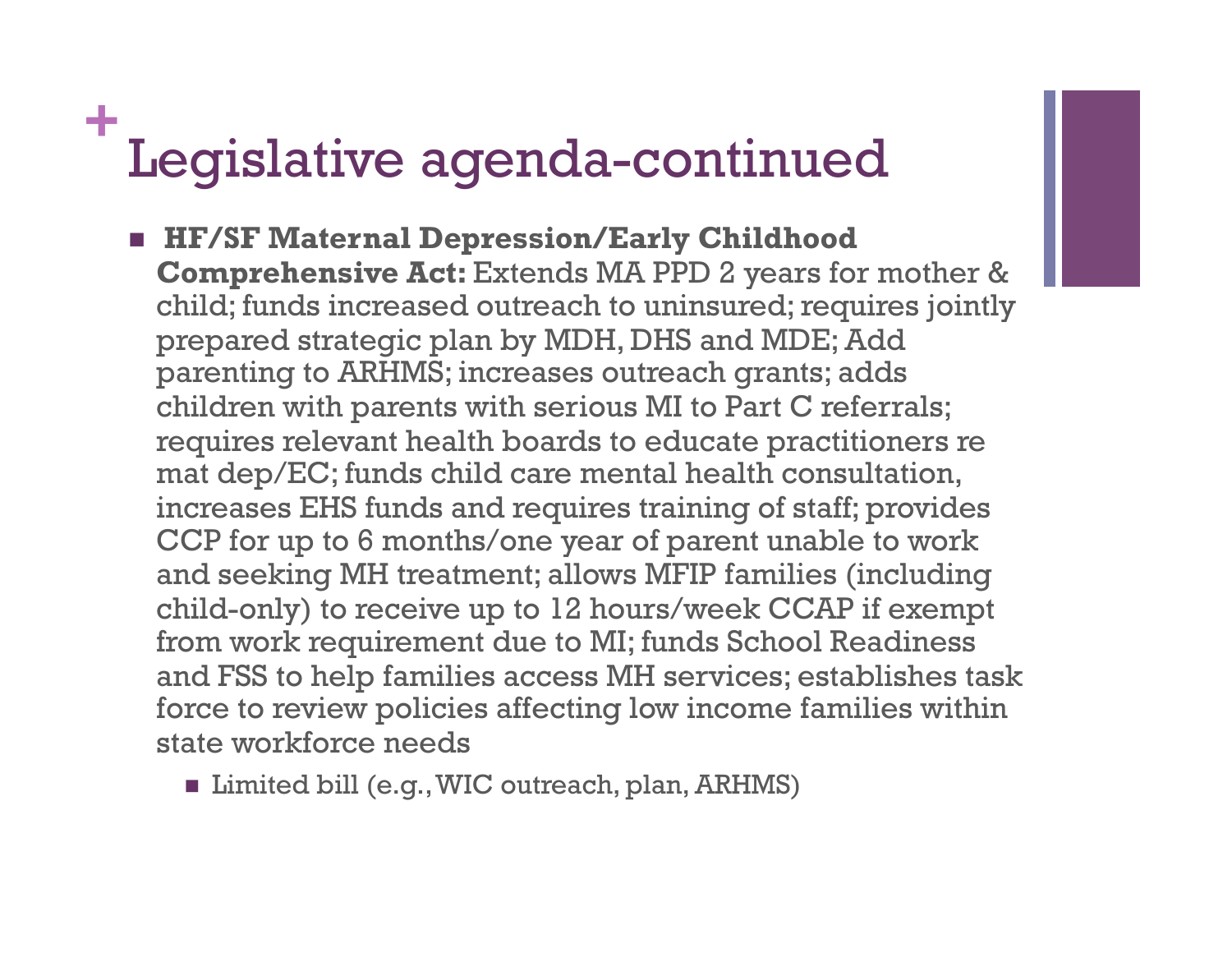

- **Promoting agenda through presentations, website, social** media etc.
- **Developing non-traditional voices and others to support** issues
- Working with administration on shared goals and approaches
- Continuing individual legislative meetings with PCAMN partners re child welfare issues
- $\blacksquare$  Ongoing advocacy at the Capitol
- Next reports: Homeless infants and toddlers; young children in the child welfare system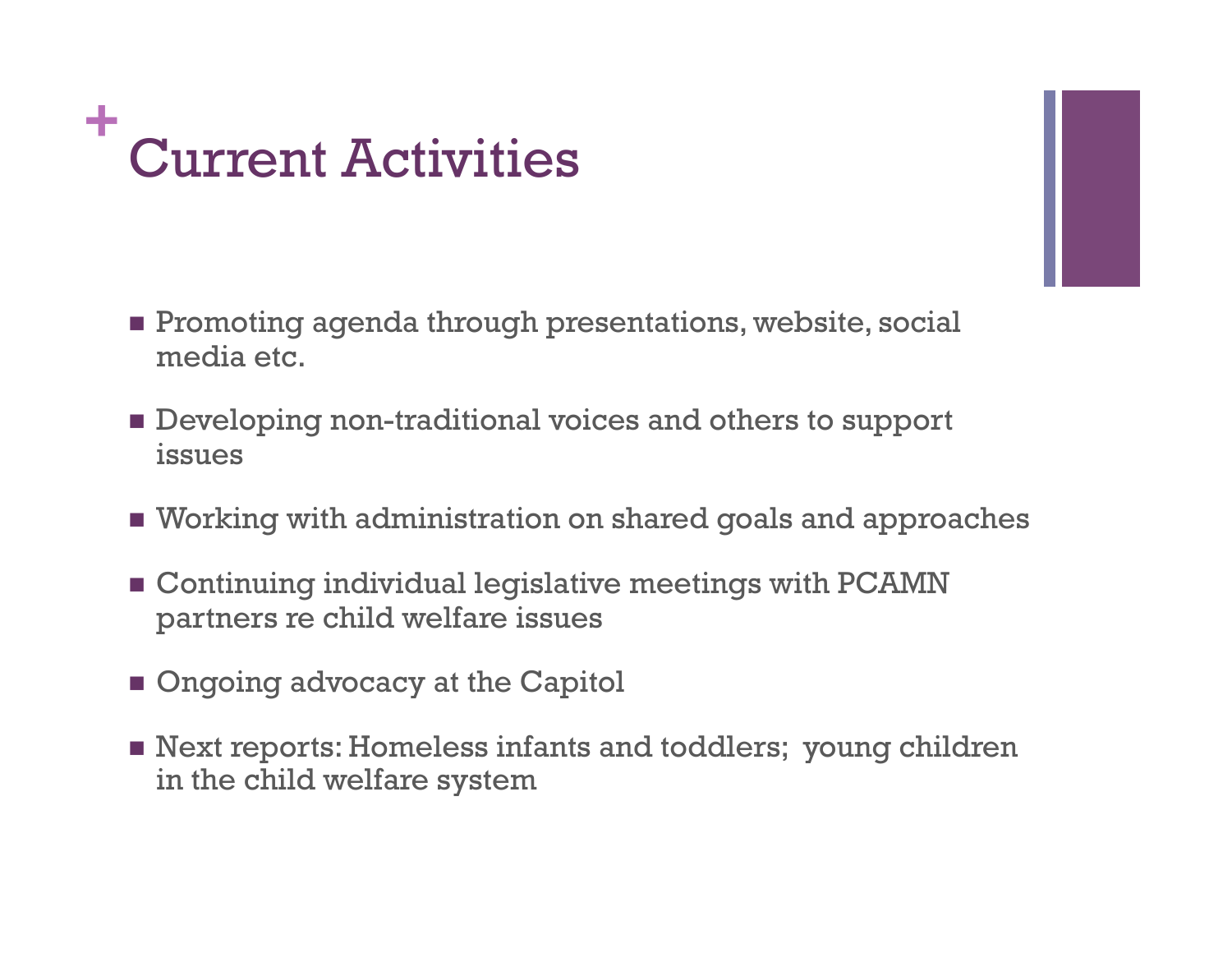### **+** MN's future doctors, teachers and job creators at the Capitol